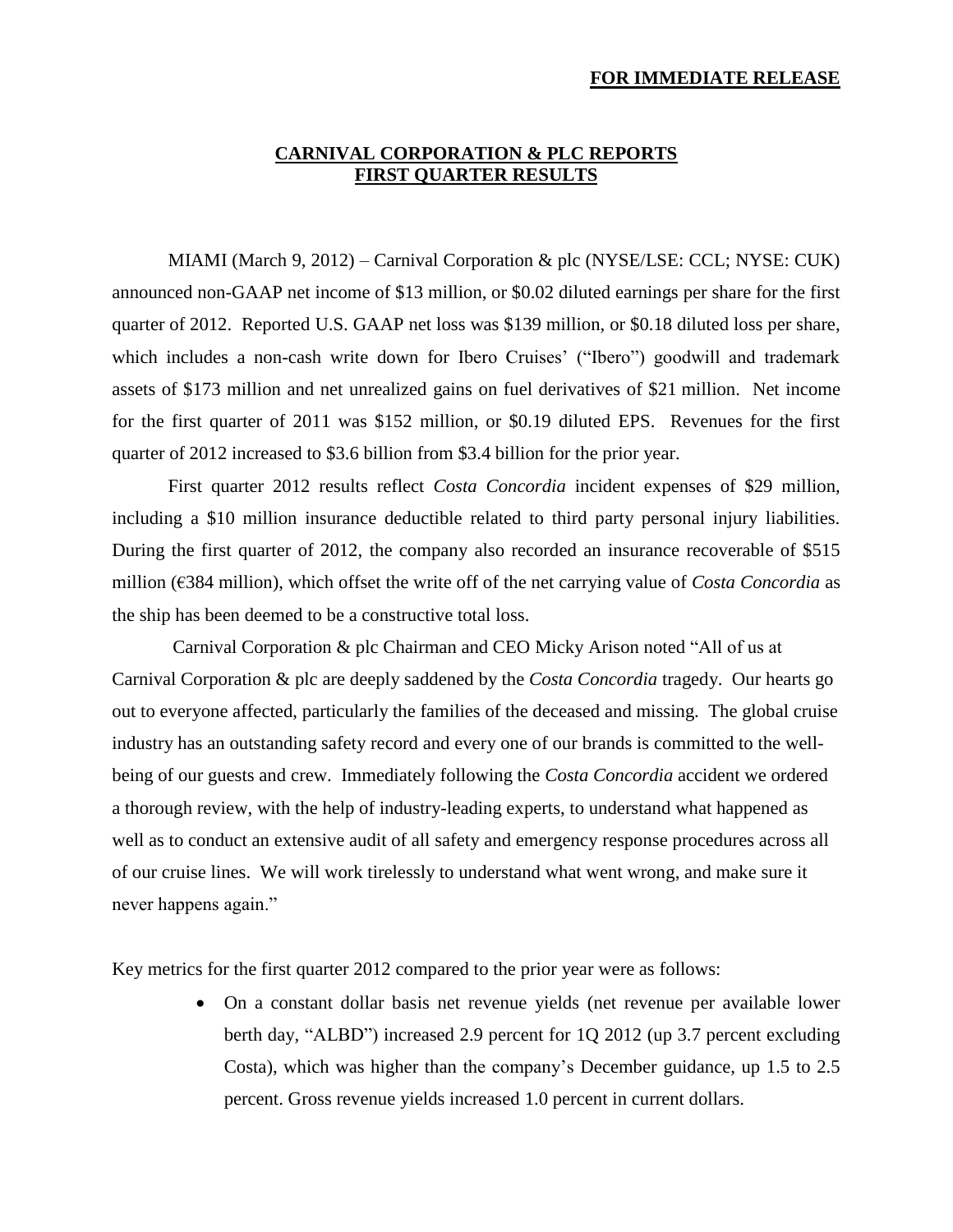- Net cruise costs excluding fuel per ALBD increased 6.4 percent in constant dollars, higher than the December guidance, up 3.5 to 4.5 percent, due to a \$34 million impairment charge related to *Costa Allegra* and the above referenced incident related expenses. As previously disclosed, the remaining increase from the prior year was primarily due to the higher number of dry-dock days. Gross cruise costs including fuel per ALBD in current dollars increased 6.6 percent.
- Fuel prices increased 30 percent to \$707 per metric ton for 1Q 2012 from \$543 per metric ton in 1Q 2011, costing the company an additional \$137 million. They were also higher than December guidance of \$652 per metric ton, costing an additional \$46 million.
- The company recorded \$173 million of charges related to Ibero goodwill and trademark impairments primarily as a result of slower than anticipated Ibero capacity growth due to the current state of the Spanish economy.
- During the first quarter, the company entered into zero cost collars for an additional 10 percent of its estimated fuel consumption for the second half of 2012 through fiscal 2015, bringing the total to approximately 20 percent over the same time period. The company recognized \$21 million of net unrealized gains on its portfolio of fuel derivatives during 1Q 2012. For further information on the company's fuel derivatives program see "Fuel Derivatives" below.

# **2012 Outlook**

The company's expectations for 2012 will be affected by the direct and indirect financial consequences of the *Costa Concordia* incident. At this time, cumulative advance bookings, excluding Costa, for the remainder of 2012 are approximately 3 occupancy points behind the prior year with prices slightly higher than last year's levels (constant dollars). Since the date of the *Costa Concordia* incident in mid-January through February 26, fleetwide booking volumes, excluding Costa, have shown improving trends but are still running high single digits behind the prior year at slightly lower prices. There has been less impact on the company's North American brands than European brands. Booking volumes for Costa during the same period are running significantly behind the prior year at lower prices, however, Costa has curtailed virtually all of its marketing activities during this period.

Looking forward, Arison stated, "Our base of business for 2012 is solid and booking volumes have gradually improved, which we believe is a testament to consumer confidence in the cruise industry's long-standing record of exceptional safety. Despite the slowdown in bookings, all of our North American brands are still expecting a modest yield improvement in 2012 while our European brands, excluding Costa, are expecting to have slightly lower yields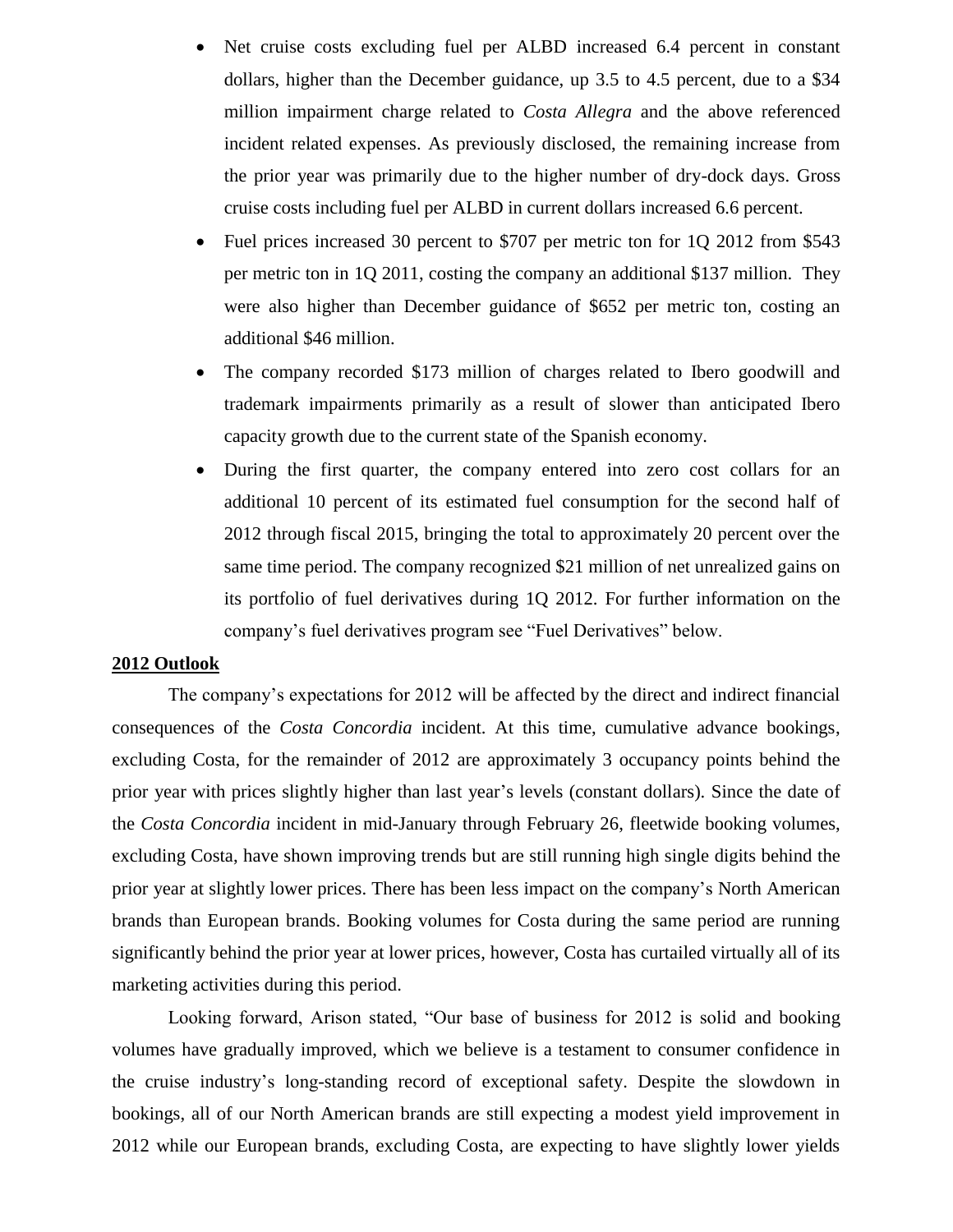due in part to the slowing European economies. Overall, based on current pricing trends, any consumers holding out for deeper than normal discounts may be disappointed." Arison also noted that the company's cash flow remains strong and is expected to approach \$3.3 billion in 2012 (including net insurance proceeds), which is sufficient to fund this year's capital expenditure requirements and expected dividend distributions without the need for additional financing.

Excluding Costa, the company forecasts full year 2012 net revenue yields, on a constant dollar basis, to be in line with the prior year. Including Costa, the company forecasts a decline in net revenue yields (constant dollars) of 2 to 4 percent. In order to maintain an orderly market, Costa has adopted a strategy of minimizing discounting and, if necessary, operating at reduced occupancy levels. Consequently, much of Costa's anticipated yield decline is expected to result from lower occupancy levels.

The company continues to expect net cruise costs excluding fuel per ALBD for the full year 2012 to be in line with the prior year on a constant dollar basis. Based on the current spot prices for fuel, fuel costs for the full year 2012 are expected to increase \$407 million compared to 2011, costing an additional \$0.52 per share. At current exchange rates, full year 2012 net income is expected to be reduced by \$57 million or \$0.07 per share compared to 2011.

Taking all the above factors into consideration, the company forecasts full year 2012 non-GAAP diluted earnings per share to be in the range of \$1.40 to \$1.70, compared to 2011 non-GAAP earnings of \$2.42 per share and the December guidance range of \$2.55 to \$2.85 per share.

Compared to its December guidance, the company has reduced the midpoint of its earnings expectations by \$1.15 per share, of which \$0.65 results from a decline in earnings for the Costa brand. The balance is due to reduced expectations for the remainder of the company, comprised of a \$0.40 impact due to changes in fuel prices and currency exchange rates and \$0.10 from earnings (excluding fuel and currency).

Arison stated, "Our company is resilient and we will continue to work through this challenging period. We have every confidence that we will restore consumer faith in the Costa brand and the excellent reputation Costa's management team has built for the organization which has a deep-rooted Italian heritage spanning more than 60 years. Carnival Corporation & plc expects to carry nearly 10 million guests on its global fleet this year and the long-term fundamentals of our business remain strong as consumers continue to place tremendous importance on quality and value when making vacation decisions. Based on our solid operating cash flow, strong balance sheet and high investment grade credit ratings we are well positioned for the future and remain confident in our long-term outlook."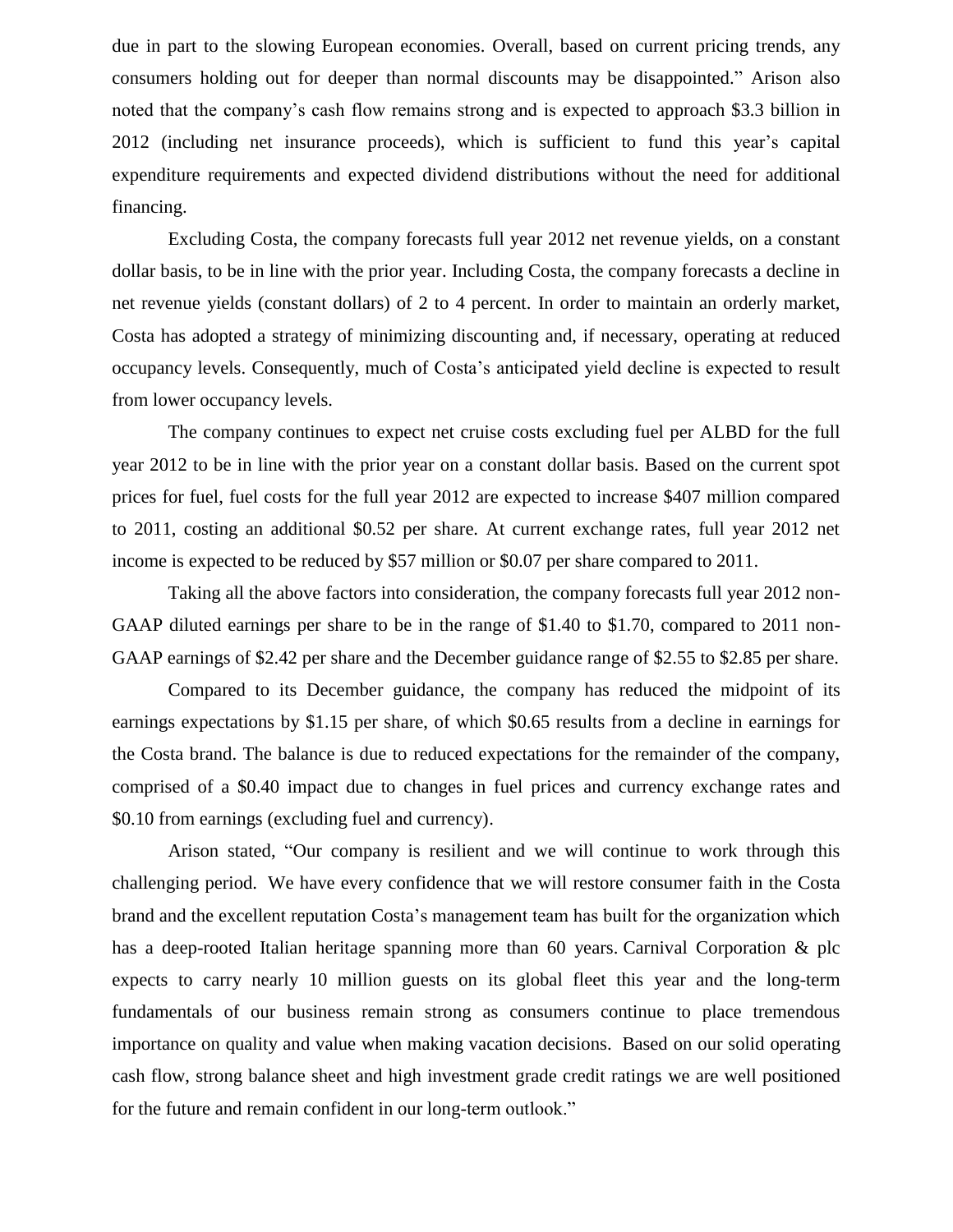## **Second Quarter 2012 Outlook**

Second quarter constant dollar net revenue yields, excluding Costa, are expected to be flat to down slightly (decrease 2.5 to 3.5 percent compared to the prior year, including Costa). Net cruise costs excluding fuel per ALBD for the second quarter are expected to be flat to down 1.0 percent on a constant dollar basis compared to the prior year. Fuel costs for the second quarter are expected to increase \$85 million compared to the prior year, costing an additional \$0.11 per share.

Based on the above factors, the company expects non-GAAP diluted earnings for the second quarter 2012 to be in the range of \$0.05 to \$0.09 per share versus 2011 non-GAAP earnings of \$0.26 per share.

During the second quarter, the company will take delivery of all three of its new ships for 2012, Costa Cruises' 2,984-passenger *Costa Fascinosa*, AIDA Cruises' 2,194-passenger *AIDAmar* and Carnival Cruise Lines' 3,690-passenger *Carnival Breeze*.

# **Selected Key Forecast Metrics**

|                                             | <b>Full Year 2012</b>            |                                   | <b>Second Quarter 2012</b>       |                                   |
|---------------------------------------------|----------------------------------|-----------------------------------|----------------------------------|-----------------------------------|
| Year over year change:                      | <b>Current</b><br><b>Dollars</b> | <b>Constant</b><br><b>Dollars</b> | <b>Current</b><br><b>Dollars</b> | <b>Constant</b><br><b>Dollars</b> |
| Net revenue yields                          | $(3.0)$ to $(5.0)$ %             | $(2.0)$ to $(4.0)\%$              | $(4.0)$ to $(5.0)$ %             | $(2.5)$ to $(3.5)\%$              |
| Net cruise costs excl. fuel / ALBD          | $(0.5)$ to $(1.5)\%$             | $0.5$ to $(0.5)\%$                | $(2.0)$ to $(3.0)\%$             | $0.0 \text{ to } (1.0)\%$         |
|                                             |                                  | <b>Full Year 2012</b>             | <b>Second Quarter 2012</b>       |                                   |
| Fuel price per metric ton                   |                                  | \$766                             | \$772                            |                                   |
| Fuel consumption (metric tons in thousands) |                                  | 3,382                             | 863                              |                                   |
| Currency: Euro                              |                                  | \$1.32 to €1                      | \$1.32 to €1                     |                                   |

Sterling  $$1.58$  to £1  $$1.59$  to £1

## **Conference Call**

The company has scheduled a conference call with analysts at 10:00 a.m. EST (3:00 p.m. GMT) today to discuss its 2012 first quarter results. This call can be listened to live, and additional information can be obtained, via Carnival Corporation & plc's Web site at [www.carnivalcorp.com](http://www.carnivalcorp.com/) and [www.carnivalplc.com.](http://www.carnivalplc.com/)

Carnival Corporation & plc is the largest cruise company in the world, with a portfolio of cruise brands in North America, Europe, Australia and Asia, comprised of Carnival Cruise Lines, Holland America Line, Princess Cruises, Seabourn, AIDA Cruises, Costa Cruises, Cunard, Ibero Cruises, P&O Cruises (Australia) and P&O Cruises (UK).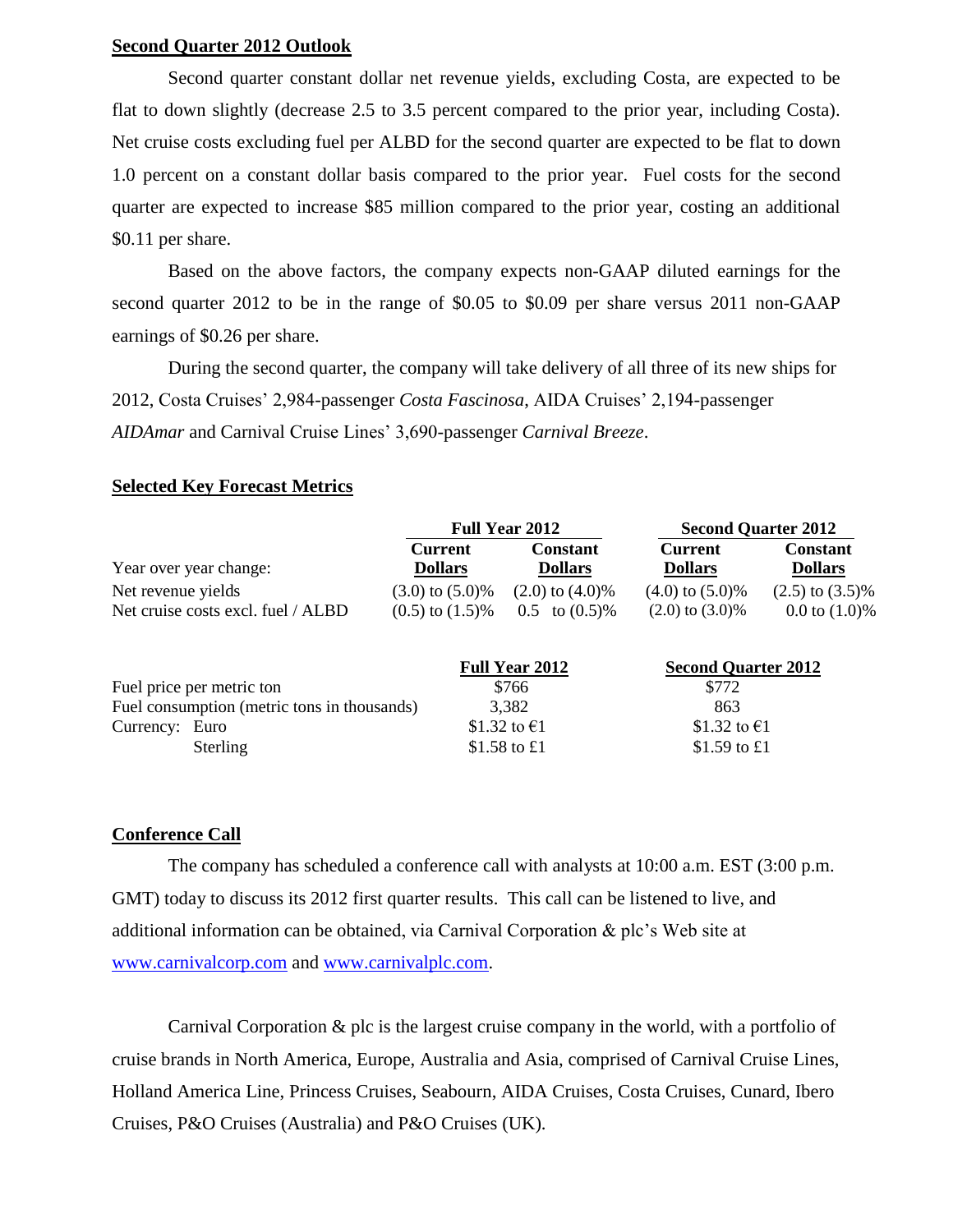Together, these brands operate 98 ships totaling 195,000 lower berths with 10 new ships scheduled to enter service between May 2012 and March 2016. Carnival Corporation & plc also operates Holland America Princess Alaska Tours, the leading tour company in Alaska and the Canadian Yukon. Traded on both the New York and London Stock Exchanges, Carnival Corporation & plc is the only group in the world to be included in both the S&P 500 and the FTSE 100 indices.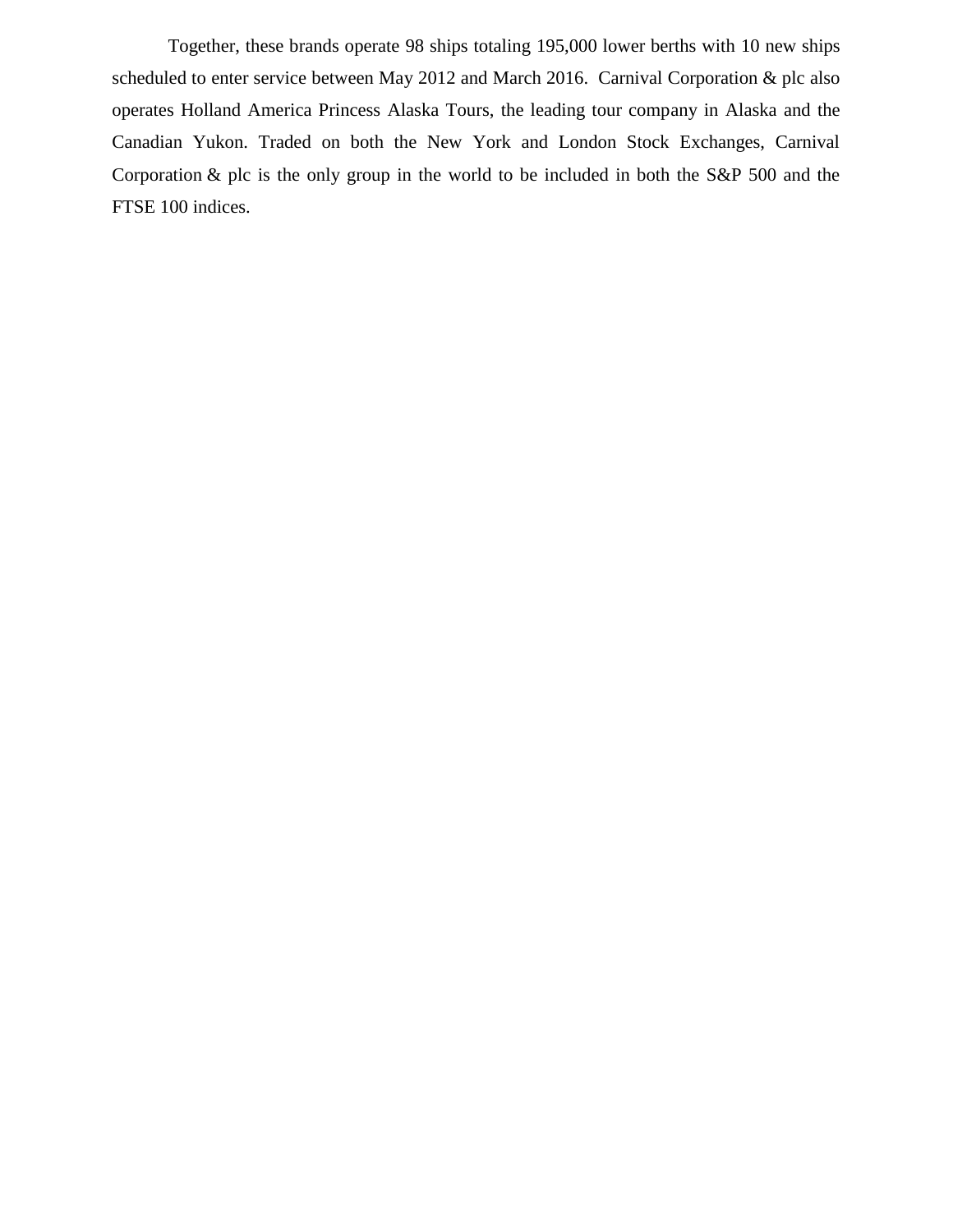#### **Cautionary Note Concerning Factors That May Affect Future Results**

Carnival Corporation and Carnival plc and their respective subsidiaries are referred to collectively in this release as "Carnival Corporation & plc," "our," "us," and "we." Some of the statements, estimates or projections contained in this release are "forward-looking statements" that involve risks, uncertainties and assumptions with respect to us, including some statements concerning future results, outlooks, plans, goals and other events which have not yet occurred. These statements are intended to qualify for the safe harbors from liability provided by Section 27A of the Securities Act of 1933 and Section 21E of the Securities Exchange Act of 1934. We have tried, whenever possible, to identify these statements by using words like "will," "may," "could," "should," "would," "believe," "depends," "expect," "anticipate," "forecast," "future," "intend," "plan," "estimate," "target" and similar expressions of future intent or the negative of such terms. Because forward-looking statements involve risks and uncertainties, there are many factors that could cause our actual results, performance or achievements to differ materially from those expressed or implied in this release. Forward-looking statements include those statements that may impact, among other things, the forecasting of our non-GAAP earnings per share ("EPS"); net revenue yields; booking levels; pricing; occupancy; operating, financing and tax costs, including fuel expenses; costs per available lower berth day; estimates of ship depreciable lives and residual values; liquidity; goodwill and trademark fair values and outlook. These factors include, but are not limited to, the following: general economic and business conditions; increases in fuel prices; accidents, the spread of contagious diseases and threats thereof, adverse weather conditions or natural disasters and other incidents affecting the health, safety, security and satisfaction of guests and crew; the international political climate, armed conflicts, terrorist and pirate attacks, vessel seizures, and threats thereof, and other world events affecting the safety and security of travel; negative publicity concerning the cruise business in general or us in particular, including any adverse environmental impacts of cruising; litigation, enforcement actions, fines or penalties, including those relating to *Costa Concordia's* accident; economic, market and political factors that are beyond our control, which could increase our operating, financing and other costs; changes in and compliance with laws and regulations relating to the protection of persons with disabilities, employment, environment, health, safety, security, tax and other regulations under which we operate; our ability to implement our shipbuilding programs and ship repairs, maintenance and refurbishments on terms that are favorable or consistent with our expectations; increases to our repairs and maintenance expenses and refurbishment costs as our fleet ages; lack of continuing availability of attractive, convenient and safe port destinations; continuing financial viability of our travel agent distribution system, air service providers and other key vendors in our supply chain and reductions in the availability of, and increases in the pricing for, the services and products provided by these vendors; disruptions and other damages to our information technology and other networks and operations, and breaches in data security; competition from and overcapacity in the cruise ship or land-based vacation industry; loss of key personnel or our ability to recruit or retain qualified personnel; union disputes and other employee relation issues; disruptions in the global financial markets or other events may negatively affect the ability of our counterparties and others to perform their obligations to us; the continued strength of our cruise brands and our ability to implement our brand strategies; our international operations are subject to additional risks not generally applicable to our U.S. operations; geographic regions in which we try to expand our business may be slow to develop and ultimately not develop how we expect; our decisions to self-insure against various risks or our inability to obtain insurance for certain risks at reasonable rates; fluctuations in foreign currency exchange rates; whether our future operating cash flow will be sufficient to fund future obligations and whether we will be able to obtain financing, if necessary, in sufficient amounts and on terms that are favorable or consistent with our expectations; risks associated with the dual listed company arrangement and uncertainties of a foreign legal system as we are not incorporated in the U.S. Forward-looking statements should not be relied upon as a prediction of actual results. Subject to any continuing obligations under applicable law or any relevant stock exchange rules, we expressly disclaim any obligation to disseminate, after the date of this release, any updates or revisions to any such forward-looking statements to reflect any change in expectations or events, conditions or circumstances on which any such statements are based.

Jennifer De La Cruz Beth Roberts 1 305 599 2600, ext. 16000 1 305 406 4832

**MEDIA CONTACT INVESTOR RELATIONS CONTACT**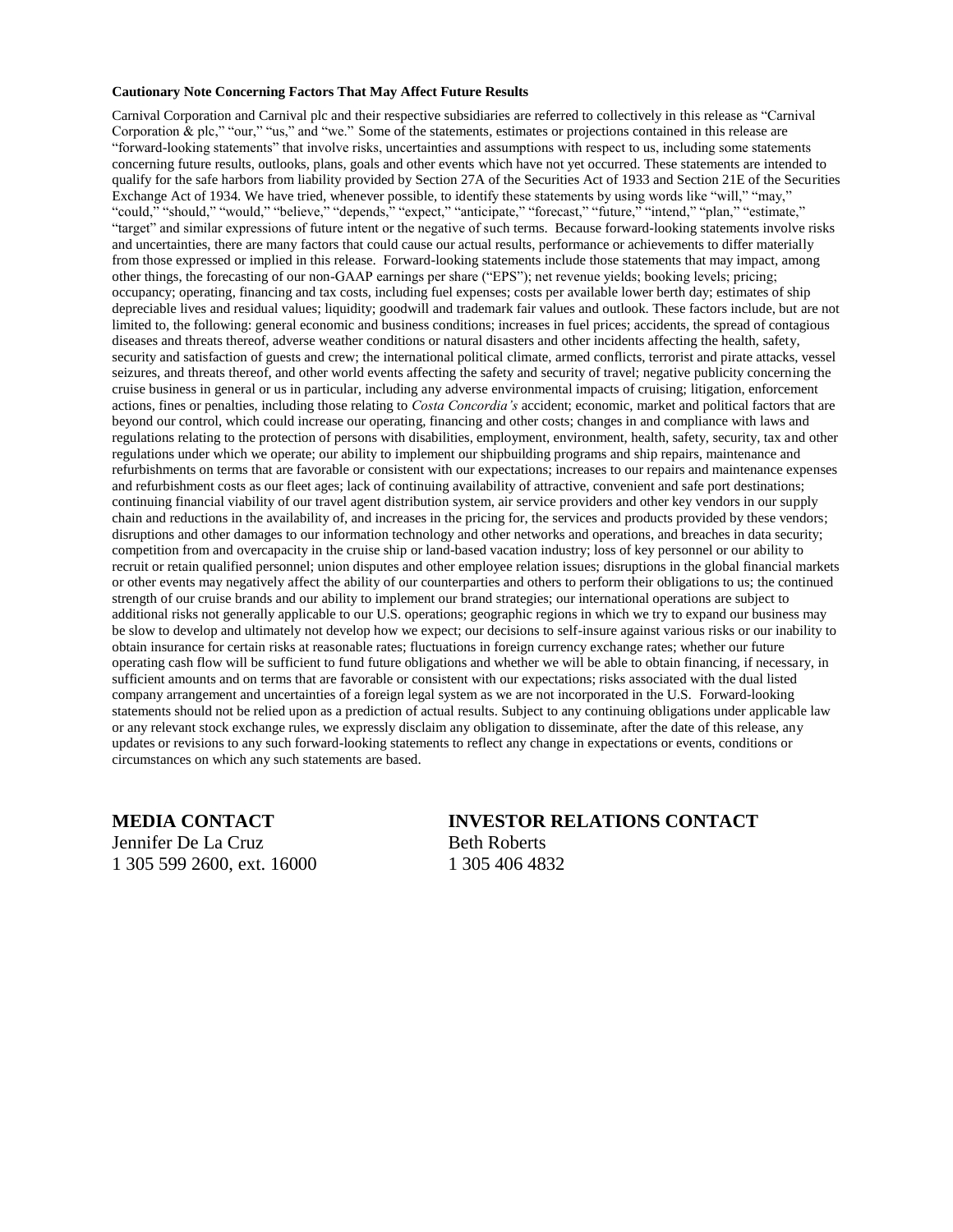## **CARNIVAL CORPORATION & PLC CONSOLIDATED STATEMENTS OF OPERATIONS (UNAUDITED)**

(in millions, except per share data)

|                                                    |                     | <b>Three Months Ended</b><br>February 29/28, |
|----------------------------------------------------|---------------------|----------------------------------------------|
|                                                    | 2012                | 2011                                         |
| <b>Revenues</b><br>Cruise                          |                     |                                              |
| Passenger tickets                                  | \$<br>2,764         | \$<br>2,652                                  |
| Onboard and other                                  | 809                 | 757                                          |
| Tour and other                                     | 9                   | 10                                           |
|                                                    |                     |                                              |
|                                                    | 3,582               | 3,419                                        |
| <b>Operating Costs and Expenses</b>                |                     |                                              |
| Cruise                                             |                     |                                              |
| Commissions, transportation and other              | 661                 | 664                                          |
| Onboard and other<br>Fuel                          | 126<br>592          | 120<br>450                                   |
|                                                    | 442                 | 411                                          |
| Payroll and related<br>Food                        | 240                 | 231                                          |
| Other ship operating                               | 619(a)              | 510                                          |
| Tour and other                                     | 14                  | $\overline{9}$                               |
|                                                    | 2,694               | 2,395                                        |
| Selling and administrative                         | 421                 | 422                                          |
| Depreciation and amortization                      | 376                 | 367                                          |
| Ibero goodwill and trademark impairment charges    | 173(b)              |                                              |
|                                                    | 3,664               | 3,184                                        |
| <b>Operating (Loss) Income</b>                     | (82)                | 235                                          |
| <b>Nonoperating (Expense) Income</b>               |                     |                                              |
| Interest income                                    | 3                   | 2                                            |
| Interest expense, net of capitalized interest      | (88)                | (86)                                         |
| Gains on fuel derivatives, net                     | 21(c)               |                                              |
| Other income, net                                  | 5                   | <u>6</u>                                     |
|                                                    | (59)                | (78)                                         |
| (Loss) Income Before Income Taxes                  | (141)               | 157                                          |
| <b>Income Tax Benefit (Expense), Net</b>           | $\overline{2}$      | (5)                                          |
| Net (Loss) Income                                  | (139)               | <u>152</u><br>\$                             |
| (Loss) Earnings Per Share                          |                     |                                              |
| Basic                                              | <u>\$</u><br>(0.18) | $\overline{\mathbb{Z}}$<br>0.19              |
| Diluted                                            | (0.18)              | \$<br>0.19                                   |
| <b>Non-GAAP Earnings Per Share-Diluted</b>         | $0.02$ (d)<br>\$    | <u>\$</u><br>0.19                            |
| <b>Dividends Declared Per Share</b>                | 0.25<br>S           | 0.25<br>\$                                   |
| <b>Weighted-Average Shares Outstanding - Basic</b> | 778                 | 790                                          |
| Weighted-Average Shares Outstanding - Diluted      | $778$ (e)           | 794                                          |

(a) Includes a \$34 million impairment charge related to *Costa Allegra*.

(b) Includes \$153 million and \$20 million of impairment charges related to Ibero's goodwill and trademarks, respectively.

(c) There were no realized gains or losses on fuel derivatives.

(d) Excludes \$173 million of Ibero impairment charges and \$21 million of net unrealized gains on fuel derivatives.

(e) Non-GAAP diluted weighted-average shares outstanding were 779 million, which includes the dilutive effect of equity plans.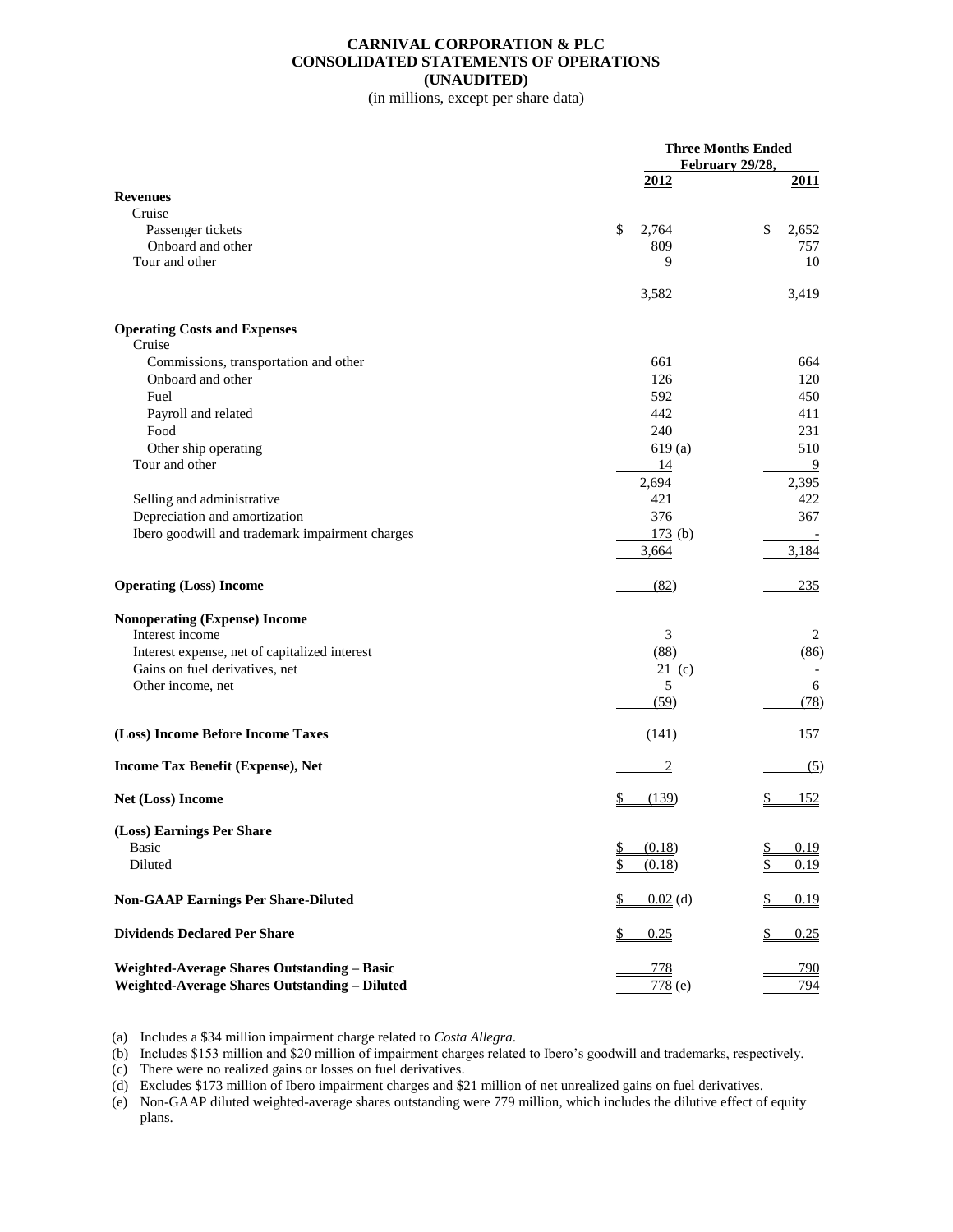# **CARNIVAL CORPORATION & PLC OTHER INFORMATION**

|                                             | <b>Three Months Ended</b><br>February 29/28, |        |     |         |
|---------------------------------------------|----------------------------------------------|--------|-----|---------|
|                                             |                                              | 2012   |     | 2011    |
| STATISTICAL INFORMATION                     |                                              |        |     |         |
| Passengers carried (in thousands)           |                                              | 2,262  |     | 2,185   |
| Occupancy percentage (a)                    |                                              | 105.3% |     | 105.0%  |
| Fuel consumption (metric tons in thousands) |                                              | 837    |     | 828     |
| Fuel cost per metric ton consumed           | \$.                                          | 707    | SS. | 543     |
| Currencies                                  |                                              |        |     |         |
| U.S. dollar to $\epsilon$ 1                 |                                              | \$1.31 |     | \$ 1.34 |
| U.S. dollar to $£1$                         |                                              | \$1.56 |     | \$1.58  |
| U.S. dollar to Australian dollar            |                                              | 1.04   | S   | 1.00    |

(a) In accordance with cruise business practice, occupancy is calculated using a denominator of two passengers per cabin even though some cabins can accommodate three or more passengers. Percentages in excess of 100% indicate that on average more than two passengers occupied some cabins.

#### **FUEL DERIVATIVES**

At February 29, 2012, our outstanding fuel derivatives consisted of zero cost collars on Brent crude oil for a portion of our estimated fuel consumption as follows:

| <b>Maturities</b> (a)                    | <b>Barrels</b><br>(in thousands) | <b>Weighted-Average</b><br><b>Floor Price</b> | <b>Weighted-Average</b><br><b>Ceiling Price</b> | <b>Percent of Estimated</b><br><b>Fuel Consumption</b> |
|------------------------------------------|----------------------------------|-----------------------------------------------|-------------------------------------------------|--------------------------------------------------------|
| 2012<br>Q <sub>3</sub><br>Q <sub>4</sub> | 1.044<br>1,044<br>2,088          | \$<br>92<br>92<br>92                          | \$<br>132<br>132<br>132                         | 21%<br>20%                                             |
| Fiscal 2013                              | 4,224                            | 86                                            | 130                                             | 20%                                                    |
| Fiscal 2014                              | 4,224                            | 79                                            | 127                                             | 20%                                                    |
| Fiscal 2015                              | 4,320                            | 75                                            | 125                                             | 20%                                                    |

(a) Fuel derivatives mature evenly over each quarter within the above fiscal years.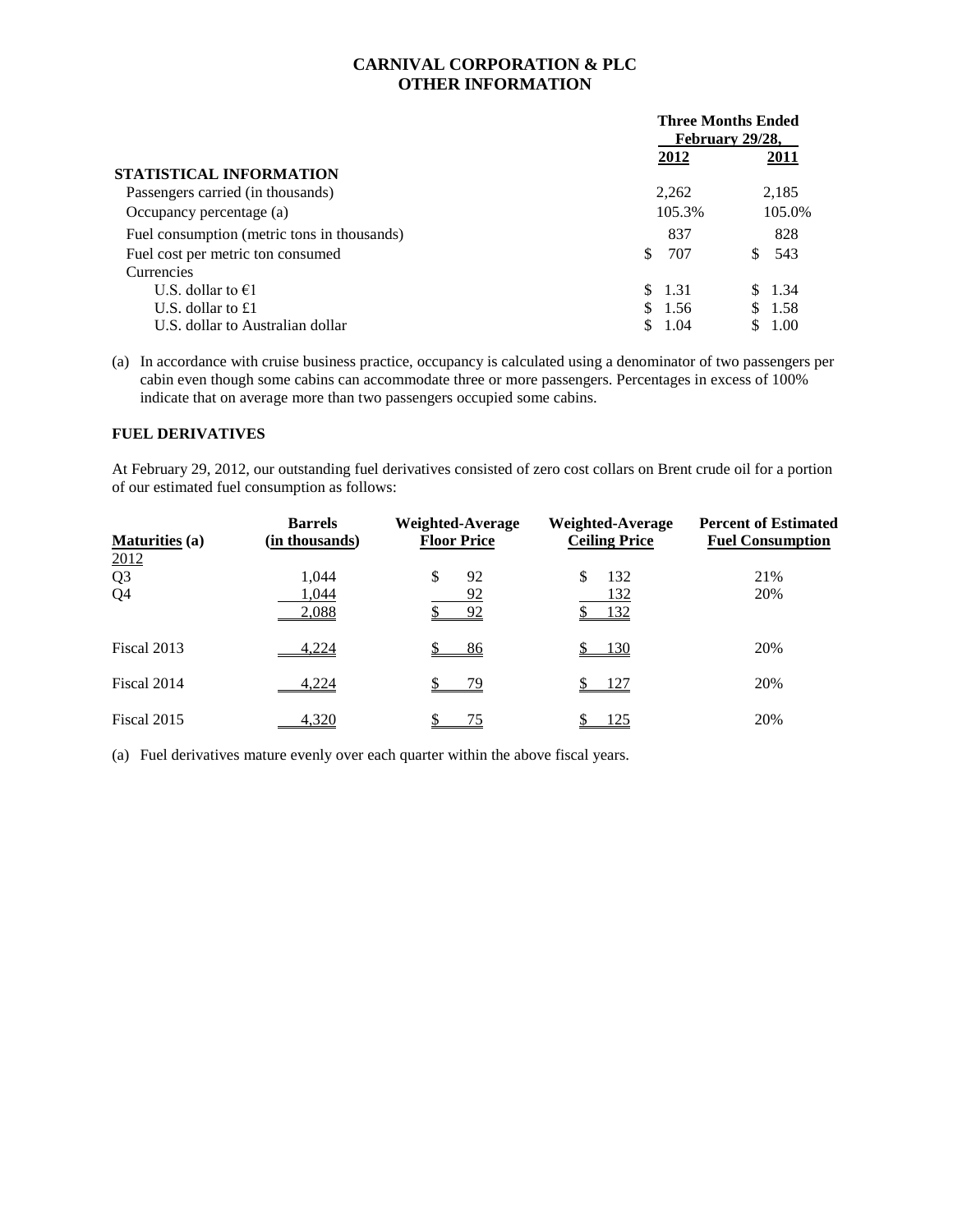## **CARNIVAL CORPORATION & PLC NON-GAAP FINANCIAL MEASURES**

Consolidated gross and net revenue yields were computed by dividing the gross and net cruise revenues, without rounding, by ALBDs as follows (dollars in millions, except yields) (a) (b):

|                                       | Three Months Ended February 29/28, |               |              |
|---------------------------------------|------------------------------------|---------------|--------------|
|                                       |                                    | 2012          |              |
|                                       |                                    | Constant      |              |
|                                       | 2012                               | <b>Dollar</b> | 2011         |
| Passenger ticket revenues             | \$<br>2,764                        | \$<br>2,785   | \$<br>2,652  |
| Onboard and other revenues            | 809                                | 811           | 757          |
| <b>Gross cruise revenues</b>          | 3,573                              | 3,596         | 3,409        |
| Less cruise costs                     |                                    |               |              |
| Commissions, transportation and other | (661)                              | (669)         | (664)        |
| Onboard and other                     | (126)                              | (126)         | (120)        |
|                                       | (787)                              | (795)         | (784)        |
|                                       |                                    |               |              |
| Net passenger ticket revenues         | 2,103                              | 2,116         | 1,988        |
| Net onboard and other revenues        | 683                                | 685           | 637          |
| Net cruise revenues                   | 2,786                              | 2,801         | 2,625        |
| ALBDs(c)                              |                                    | 17,308,535    | 16,686,710   |
|                                       | 17,308,535                         |               |              |
| Gross revenue yields                  | \$<br>206.40                       | \$<br>207.75  | \$<br>204.30 |
| % increase vs. 2011                   | 1.0%                               | 1.7%          |              |
|                                       |                                    |               |              |
| Net revenue yields                    | \$<br>160.93                       | \$<br>161.81  | \$<br>157.28 |
| % increase vs. 2011                   | 2.3%                               | 2.9%          |              |
|                                       |                                    |               |              |
| Net passenger ticket revenue yields   | \$<br>121.47                       | \$<br>122.22  | \$<br>119.11 |
| % increase vs. 2011                   | 2.0%                               | 2.6%          |              |
|                                       |                                    |               |              |
| Net onboard and other revenue yields  | \$<br>39.46                        | \$<br>39.59   | \$<br>38.17  |
| % increase vs. 2011                   | 3.4%                               | 3.7%          |              |

Consolidated gross and net cruise costs and net cruise costs excluding fuel per ALBD were computed by dividing the gross and net cruise costs and net cruise costs excluding fuel, without rounding, by ALBDs as follows (dollars in millions, except costs per ALBD) (a) (b):

|                                                                                                                                     | Three Months Ended February 29/28, |                                          |                             |
|-------------------------------------------------------------------------------------------------------------------------------------|------------------------------------|------------------------------------------|-----------------------------|
|                                                                                                                                     | 2012                               | 2012<br><b>Constant</b><br><b>Dollar</b> | 2011                        |
| Cruise operating expenses<br>Cruise selling and administrative expenses (d)<br><b>Gross cruise costs</b>                            | \$<br>2,680<br>419<br>3,099        | \$<br>2,696<br>422<br>3,118              | \$<br>2,386<br>416<br>2,802 |
| Less cruise costs included in net cruise revenues<br>Commissions, transportation and other<br>Onboard and other<br>Net cruise costs | (661)<br>(126)<br>2,312            | (669)<br>(126)<br>2,323                  | (664)<br>(120)<br>2,018     |
| Less fuel<br>Net cruise costs excluding fuel                                                                                        | (592)<br>1,720                     | (592)<br>1,731                           | (450)<br>1,568              |
| ALBDs(c)                                                                                                                            | <u>17,308,535</u>                  | 7,308,535                                | 16,686,710                  |
| Gross cruise costs per ALBD<br>% increase vs. 2011                                                                                  | \$<br>179.04<br>6.6%               | \$<br>180.10<br>7.3%                     | \$<br>167.92                |
| Net cruise costs per ALBD<br>% increase vs. 2011                                                                                    | \$<br>133.57<br>10.5%              | \$<br>134.16<br>11.0%                    | \$<br>120.90                |
| Net cruise costs excluding fuel per ALBD<br>% increase vs. 2011                                                                     | \$<br>99.38<br>5.8%                | \$<br>99.97<br>6.4%                      | \$<br>93.95                 |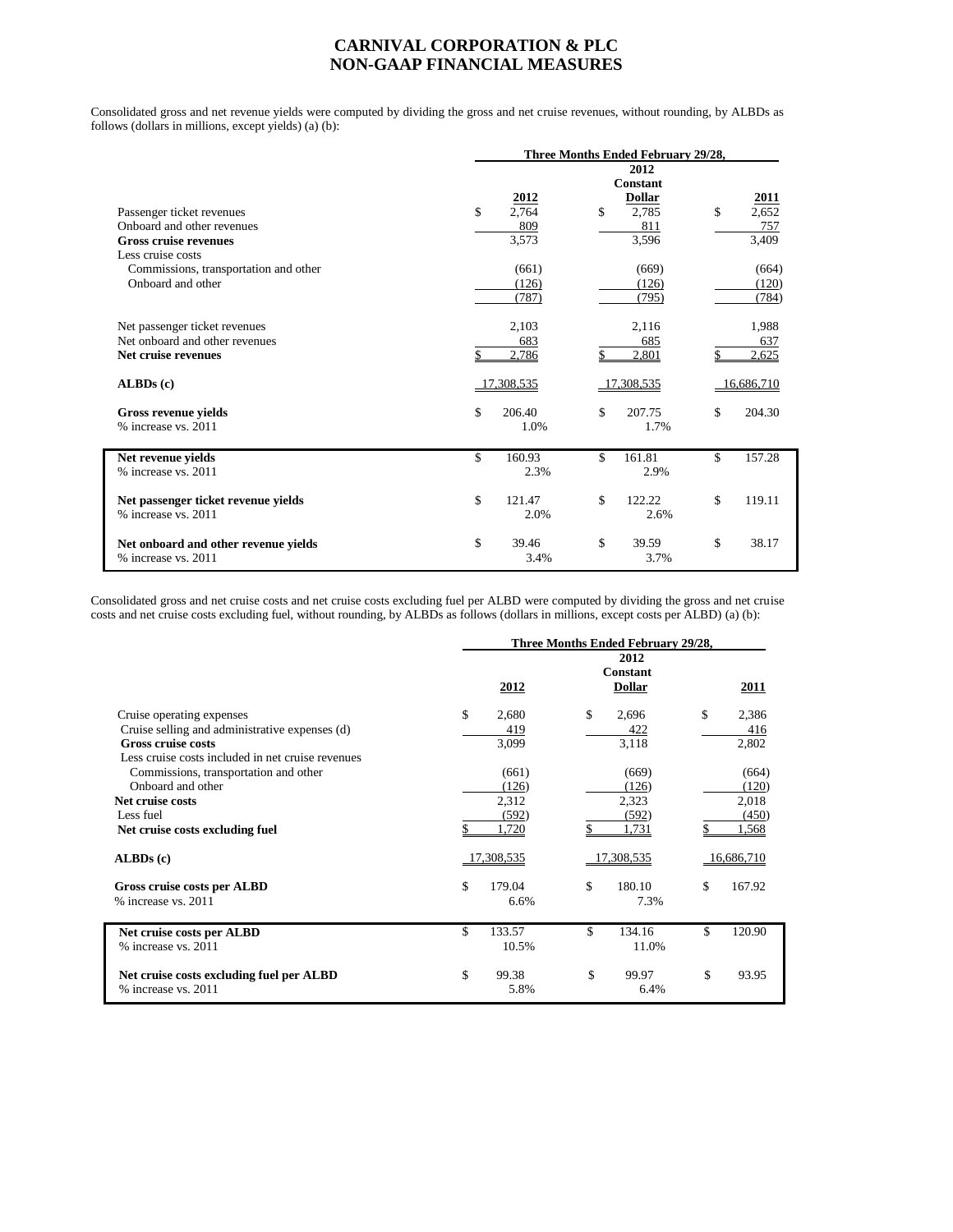#### **CARNIVAL CORPORATION & PLC NON-GAAP FINANCIAL MEASURES (CONTINUED)**

Non-GAAP fully diluted earnings per share was computed as follows (in millions, except per share data) (b):

|                                                       |              | <b>Three Months Ended</b><br>February 29/28. |  |
|-------------------------------------------------------|--------------|----------------------------------------------|--|
|                                                       | 2012         | 2011                                         |  |
| Net (loss) income - diluted                           |              |                                              |  |
| <b>U.S. GAAP net (loss) income</b>                    | \$<br>(139)  | \$<br>152                                    |  |
| Ibero goodwill and trademark impairment charges (e)   | 173          |                                              |  |
| Unrealized gains on fuel derivatives, net (f)         | (21)         |                                              |  |
| <b>Non-GAAP</b> net income                            | 13           | 152                                          |  |
| Weighted-average shares outstanding $-$ diluted $(f)$ | <u>778</u>   | <u>794</u>                                   |  |
| (Loss) earnings per share - diluted                   |              |                                              |  |
| U.S. GAAP (loss) earnings per share                   | \$<br>(0.18) | 0.19                                         |  |
| Ibero goodwill and trademark impairment charges (e)   | 0.22         |                                              |  |
| Unrealized gains on fuel derivatives, net (f)         | (0.02)       |                                              |  |
| Non-GAAP earnings per share                           | 0.02         |                                              |  |

*Notes to Non-GAAP Financial Measures*

(a) We use net cruise revenues per ALBD ("net revenue yields"), net cruise costs per ALBD and net cruise costs excluding fuel per ALBD as significant non-GAAP financial measures of our cruise segment financial performance. These measures enable us to separate the impact of predictable capacity changes from the more unpredictable rate changes that affect our business. We believe these non-GAAP measures provide useful information to investors and expanded insight to measure our revenue and cost performance as a supplement to our U.S. generally accepted accounting principles ("U.S. GAAP") consolidated financial statements.

Net revenue yields are commonly used in the cruise business to measure a company's cruise segment revenue performance and for revenue management purposes. We use "net cruise revenues" rather than "gross cruise revenues" to calculate net revenue yields. We believe that net cruise revenues is a more meaningful measure in determining revenue yield than gross cruise revenues because it reflects the cruise revenues earned net of our most significant variable costs, which are travel agent commissions, cost of air and other transportation, certain other costs that are directly associated with onboard and other revenues and credit card fees. Substantially all of our remaining cruise costs are largely fixed, except for the impact of changing prices, once our ship capacity levels have been determined.

Net passenger ticket revenues reflect gross cruise revenues, net of (1) onboard and other revenues, (2) commissions, transportation and other costs and (3) onboard and other cruise costs. Net onboard and other revenues reflect gross cruise revenues, net of (1) passenger ticket revenues, (2) commissions, transportation and other costs and (3) onboard and other cruise costs. Net passenger ticket revenue yields and net onboard and other revenue yields are computed by dividing net passenger ticket revenues and net onboard and other revenues by ALBDs.

Net cruise costs per ALBD and net cruise costs excluding fuel per ALBD are the most significant measures we use to monitor our ability to control our cruise segment costs rather than gross cruise costs per ALBD. We exclude the same variable costs that are included in the calculation of net cruise revenues to calculate net cruise costs with and without fuel to avoid duplicating these variable costs in our non-GAAP financial measures.

We have not provided estimates of future gross revenue yields or future gross cruise costs per ALBD because the quantitative reconciliations of forecasted gross cruise revenues to forecasted net cruise revenues or forecasted gross cruise costs to forecasted net cruise costs would include a significant amount of uncertainty in projecting the costs deducted to arrive at this measure. As such, management does not believe that this reconciling information would be meaningful.